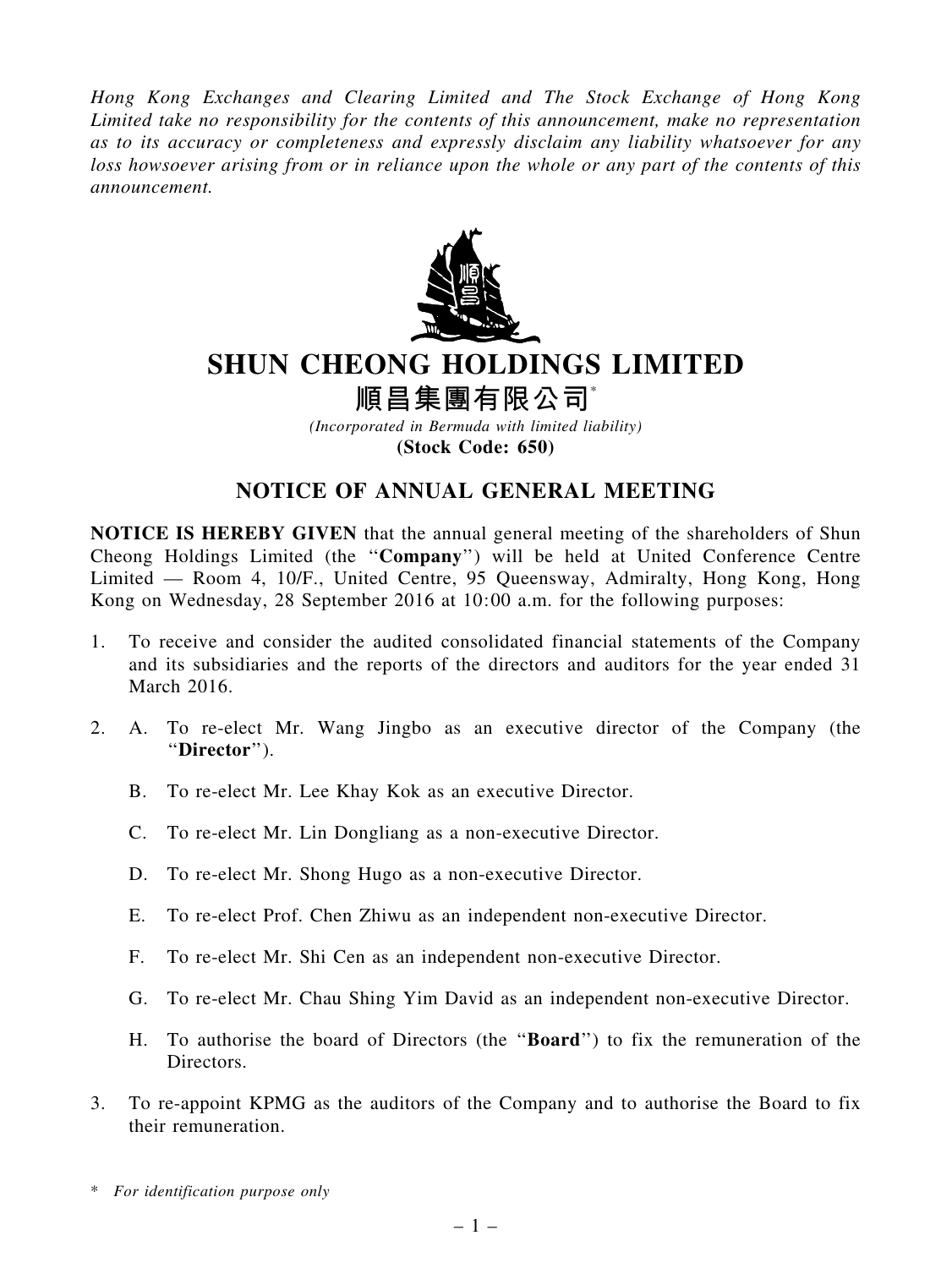4. As special business to consider and, if thought fit, pass with or without modifications, the following resolutions as ordinary resolutions:

## 4.A. ''THAT:

- (a) subject to paragraph (c), the exercise by the Directors during the Relevant Period (as hereinafter defined) of all the powers of the Company to allot, issue and deal with additional shares in the capital of the Company or securities convertible into such shares or warrants or similar rights to subscribe for any shares in the Company and to make or grant offers, agreements and options which might require the exercise of such power be and is hereby generally and unconditionally approved;
- (b) the approval in paragraph (a) shall authorise the Directors during the Relevant Period to make or grant offers, agreements and options which would or might require the exercise of such power after the end of the Relevant Period;
- (c) the aggregate number of shares allotted or agreed conditionally or unconditionally to be allotted (whether pursuant to an option or otherwise) by the Directors pursuant to the approval in paragraph (a), otherwise than pursuant to the shares of the Company issued as a result of a Rights Issue (as hereinafter defined) or pursuant to the exercise of options under the share option scheme or similar arrangement, or any scrip dividend or similar arrangement providing for the allotment of shares of the Company in lieu of the whole or part of the dividend on the shares of the Company in accordance with the Company's Bye-laws, shall not exceed 20 per cent. of the number of issued shares of the Company as at the date of passing of this resolution and the said approval shall be limited accordingly; and
- (d) for the purposes of this resolution:

''Relevant Period'' means the period from the date of passing of this resolution until whichever is the earliest of:

- (i) the conclusion of the next annual general meeting of the Company;
- (ii) the expiration of the period within which the next annual general meeting of the Company is required by the Bye-laws of the Company or any applicable laws of Bermuda to be held; or
- (iii) revocation or variation of the authority given under this resolution by ordinary resolution of the shareholders of the Company in general meeting.

''Rights Issue'' means an offer of shares open for a period fixed by the Directors to holders of shares of the Company on the register on a fixed record date in proportion to their holdings of such shares (subject to such exclusions or other arrangements as the Directors may deem necessary or expedient in relation to fractional entitlements or having regard to any restrictions or obligations under the laws of, or the requirements of, any recognised regulatory body or any stock exchange in any territory outside Hong Kong).''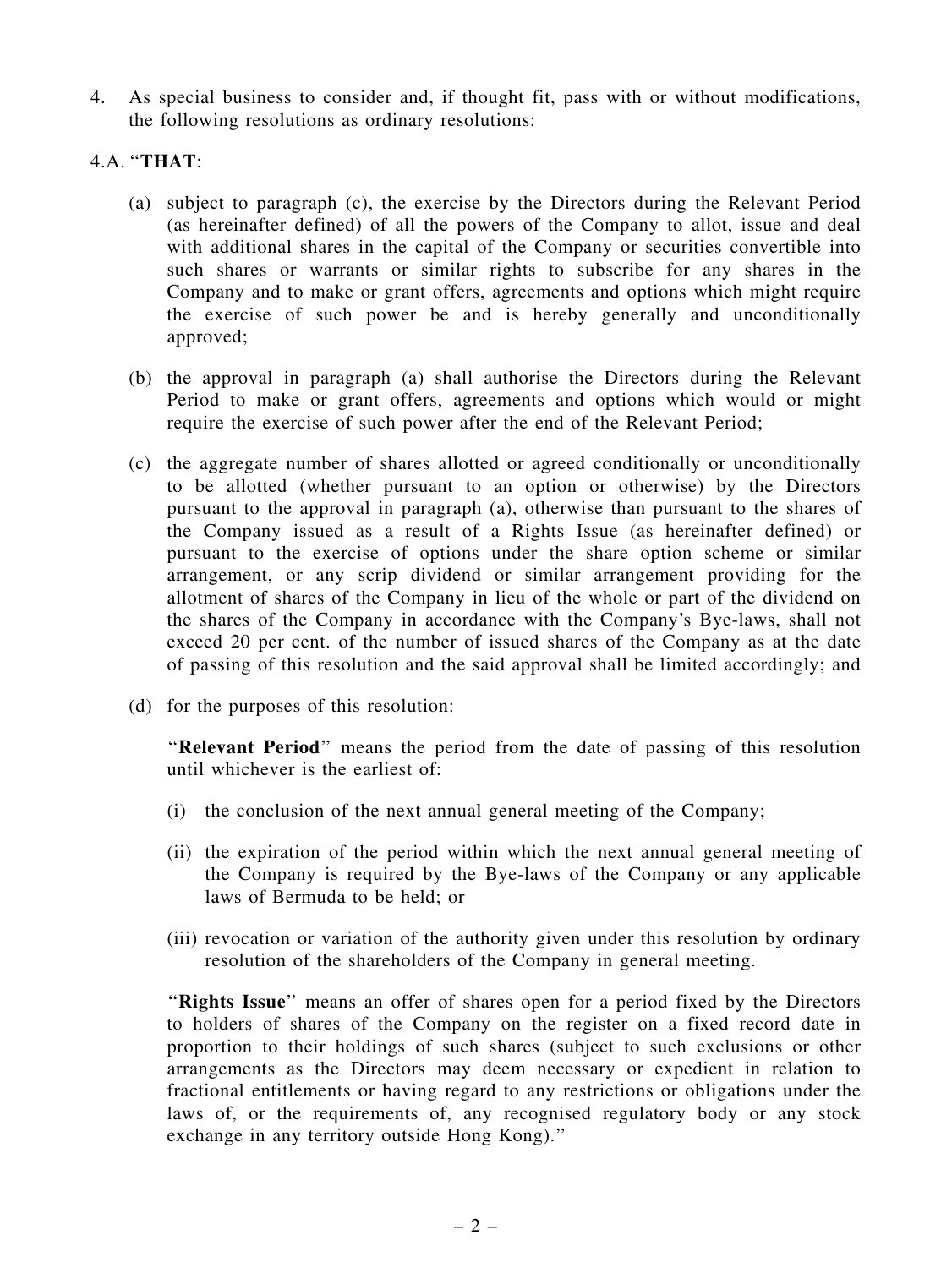## 4.B. ''THAT:

- (a) subject to paragraph (b), the exercise by the Directors during the Relevant Period of all the powers of the Company to repurchase its own shares on The Stock Exchange of Hong Kong Limited (the ''Stock Exchange'') or on any other stock exchange on which the securities of the Company may be listed and recognised by the Securities and Futures Commission and the Stock Exchange for this purpose, subject to and in accordance with all applicable laws and requirements of the Rules Governing the Listing of Securities on the Stock Exchange or of any other stock exchange on which the securities of the Company may be listed as amended from time to time, be and is hereby generally and unconditionally approved;
- (b) the aggregate number of shares of the Company to be repurchased by the Company pursuant to the approval mentioned in paragraph (a) during the Relevant Period shall not exceed 10 per cent. of the number of issued shares of the Company as at the date of passing of this resolution and the said approval shall be limited accordingly; and
- (c) the expression ''Relevant Period'' shall for the purposes of this resolution have the same meaning as assigned to it under ordinary resolution 4.A. (d) of this notice.''
- 4.C. ''THAT conditional upon resolutions 4.A. and 4.B. above being passed, the aggregate number of shares of the Company which are repurchased by the Company under the authority granted to the Directors as mentioned in resolution 4.B. above shall be added to the number of shares that may be allotted or agreed conditionally or unconditionally to be allotted by the Directors pursuant to resolution 4.A., provided that the amount of shares repurchased by the Company shall not exceed 10 per cent. of the number of issued shares of the Company as at the date of passing of this resolution.''

By order of the Board Shun Cheong Holdings Limited WANG Jingbo *Chairman and Chief Executive Officer*

Hong Kong, 27 August 2016

*Notes:*

- 1. A shareholder entitled to attend and vote at the meeting convened by the above notice is entitled to appoint one or more proxies to attend and vote in his stead. A proxy need not be a shareholder of the Company.
- 2. In order to be valid, the instrument appointing a proxy, together with the power of attorney or other authority (if any) under which it is signed or a notarially certified copy of that power of attorney or other authority, must be deposited at the Company's share registrar in Hong Kong, Computershare Hong Kong Investor Services Limited at 17M/F, Hopewell Centre, 183 Queen's Road East, Wanchai, Hong Kong not less than 48 hours before the time appointed for holding the said meeting or adjourned meeting.
- 3. The register of members of the Company will be closed from Monday, 26 September 2016 to Wednesday, 28 September 2016 (both days inclusive) during which period no transfer of shares will be effected. In order to determine the entitlement to attend and vote at the annual general meeting, all transfer of shares accompanied by the relevant share certificates, must be lodged with the Company's